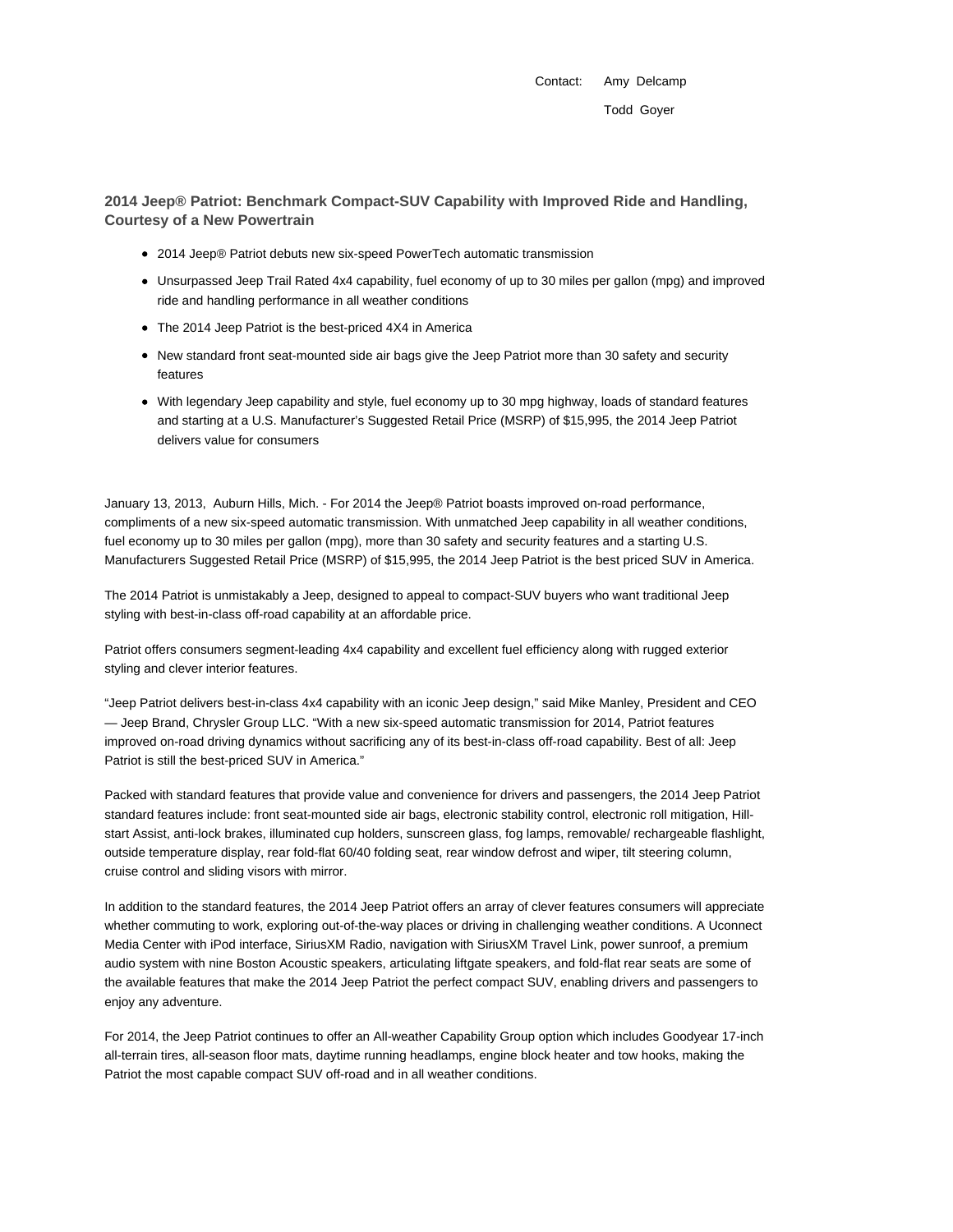## **6F24 six-speed PowerTech automatic transmission**

Available for the first time in most 2014 Jeep Patriot models is the world-class 6F24 six-speed automatic transmission. Independently developed by PowerTech and refined for application in the 2014 Jeep Patriot, the sixspeed automatic is fully electronic and designed for fuel efficiency and improved performance.

Compact and lightweight, the 6F24 eliminated many potential extra engineering efforts from a packaging standpoint with the chassis layout. Overall length of the transmission is 378.5 mm.

The six-speed automatic features a closely aligned 5.46 gear spread that provides nearly imperceptible shifting from launch through highway speeds. With a 4.21 first gear and standard Auto Stick for manual-like shifting, acceleration characteristics deliver fun-to-drive excitement.

With a 0.77 sixth gear, engine rpm is significantly reduced at highway speeds for optimal fuel efficiency. The stepped shift schedule across all six gears is designed for optimal fuel economy in city driving as well. Customers will notice extremely quiet operation throughout the gear ranges with the use of noise-resistant gears that effectively reduce noise, vibration and harshness (NVH).

The final drive ratio when mated to the 2.0-liter I-4 engine is 3.648. When mated to the 2.4-liter I-4 engine both the 4x2 and 4x4 versions will have a final drive ratio of 3.367.

The new six-speed transmission also helps reduce cost of ownership and maintenance costs with its fill-for-life design. There is no transmission dipstick, and transmission filter or fluid changes are not required under normal driving conditions. Low-viscosity fluid is used to improve fuel economy by enabling quicker operating temperatures on the transmission to reduce drag on internal components.

#### **Segment-leading capability**

The 2014 Jeep Patriot offers customers unsurpassed 4x4 off-road capability with Jeep Freedom Drive II.

Jeep Patriot is available in three drivetrain configurations. In addition to the standard front-wheel-drive system, it also is available with Freedom Drive I and Freedom Drive II.

Jeep Freedom Drive I 4x4 is an available full-time, active four-wheel-drive system with lock mode designed to give drivers year-round assurance with the ability to handle rough weather and low-traction conditions. This active fourwheel-drive system is recommended for daily use, including slick conditions that come with rain and light snow. Freedom Drive I also features a lockable center coupling, giving drivers the ability to put the Jeep Patriot in fourwheel-drive lock mode to handle deep snow, sand and other low-traction surfaces.

The Jeep Freedom Drive II 4x4 Off-road Package is an available four-wheel-drive system that delivers Jeep Trail Rated capability in Patriot form. The Freedom Drive II Off-road Package includes a second-generation continuouslyvariable transaxle with low range (CVT2L) that engages when the off-road mode is activated, 19:1 crawl ratio, 17-inch all-terrain tires and aluminum wheels, a full-size spare tire, skid plates, tow hooks, fog lamps and manual seat height adjuster. The available Freedom Drive II Off-road Package is recommended for off-road situations that include steep grades, occasional wheel lift and rock or log climbing.

The 2014 Jeep Patriot's powertrain is designed to deliver world-class performance in all weather conditions, with exceptional fuel economy and refinement, all at an affordable, value-packed price.

The Jeep Patriot features a standard 2.0-liter I-4 World Engine for the 2014 Patriot Sport and Latitude models that delivers 158 horsepower (117 kW) and 141 lb.-ft. (191 N•m) of torque coupled with the continuously-variable transmission II (CVT2), and delivers 30 mpg on the highway when mated to the five-speed manual transmission.

The proven 2.4-liter I-4 World Engine produces 172 horsepower (129 kW) and 165 lb.-ft. (224 N•m) of torque, is available on all models and is standard on the Limited. This 2.4-liter World Engine has dual variable-valve timing (VVT) on both intake and exhaust camshafts, which helps optimize the torque curve at all speeds and produces more power, better fuel economy and smoother, quieter operation than engines without dual VVT. Dual VVT is a technology typically not available on vehicles sold in the United States in the Jeep Patriot's price class. The Patriot's 2.4-liter four-cylinder engine paired with a five-speed manual transaxle in front-wheel drive configuration delivers 23